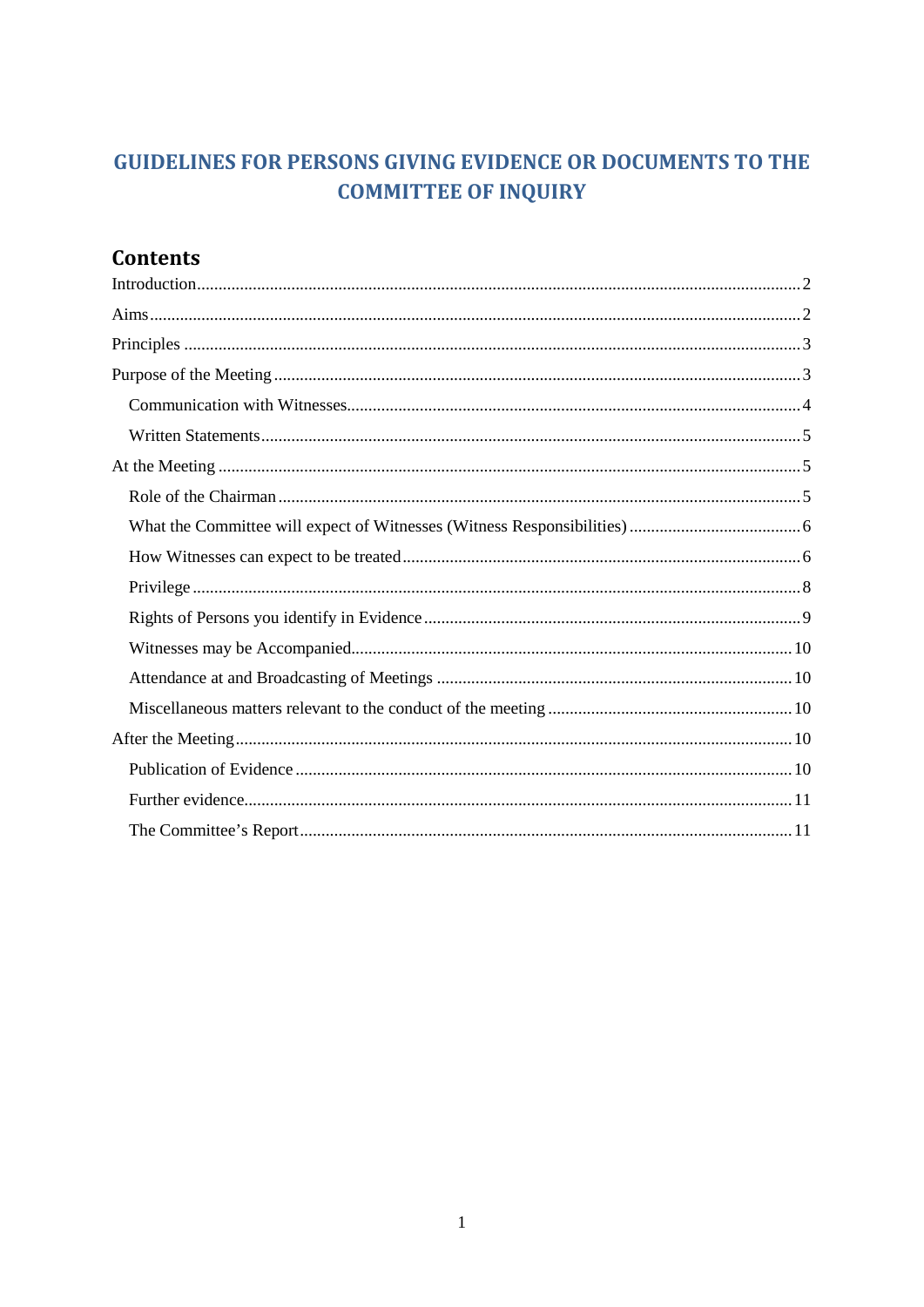# <span id="page-1-0"></span>**Introduction**

- 1. The Committees on Procedure and Privilege of Dáil and Seanad Éireann make these Guidelines under s.19 of the *Houses of the Oireachtas (Inquiries, Privileges and Procedures) Act 2013* ("the Inquiries Act"). [1](#page-1-2) Their purpose is to give general assistance to persons<sup>[2](#page-1-3)</sup> who are required to interact with a Committee of the Oireachtas ("the Committee") which is conducting a Part 2 Inquiry<sup>[3](#page-1-4)</sup> ("the Inquiry"). This interaction may include, for example, attending before the Committee to give oral evidence or providing documents to the Committee.
- 2. If you have been directed (i.e. compelled) to give evidence or provide documents to an Inquiry, please read these Guidelines in conjunction with the *Guidelines for Witnesses and other persons on Compellability*. For further information on the powers of a Committee and the nature of the Inquiry you may wish to have regard to the Terms of Reference of the Committee conducting the Inquiry and the Terms of Reference of the Inquiry.
- 3. This document is intended to assist witnesses in understanding their role in an Inquiry. This document does not purport to be a legal interpretation of the Inquiries Act or any other legislation. This document should not be used as a substitute for legal advice. Where something, the consequences of which may be significant for you, arises or occurs, you should consider raising the matter with the Witness Liaison Officer<sup>[4](#page-1-5)</sup> or seeking separate legal advice.<sup>[5](#page-1-6)</sup> Further, whilst it is intended that Committees will follow the procedures described in these Guidelines particularly insofar as they are designed to ensure that all witnesses have the benefit of fair procedures whilst appearing before the Committee, this may not be possible or appropriate in all circumstances. Consequently, these Guidelines should not be regarded as legally binding. These Guidelines may be supplemented or modified from time to time for particular purposes or in particular circumstances. Where this is the case, the Committee will endeavour to make you aware of the changes applying.

# <span id="page-1-1"></span>**Aims**

<u>.</u>

- 4. These Guidelines are designed to ensure that:
	- (1) you can fully assist the Committee in discharging its remit efficiently and effectively and as the Committee considers appropriate;
	- (2) you are aware of:
		- (a) how the Committee will conduct its business insofar as your attendance is concerned and that you know what to expect from the Committee and its staff;
		- (b) how your attendance will be managed;

<span id="page-1-2"></span><sup>1</sup> These Guidelines are in substitution for the general "*Protocol for Witnesses giving evidence to Committees of the Houses of the Oireachtas*" as that Protocol deals with "other committee business".<br><sup>2</sup> For convenience, both persons giving evidence to and otherwise appearing before a Committee are referred to as

<span id="page-1-3"></span><sup>&</sup>quot;witnesses" throughout this document.

<span id="page-1-4"></span><sup>&</sup>lt;sup>3</sup> See s.2 of the Inquiries Act for the definition of Part 2 Inquiry.

<span id="page-1-6"></span><span id="page-1-5"></span> $4$  You should be provided with details of the Witness Liaison Officer in the initial correspondence from the Committee. The Witness Liaison Officer will assist you in general with any practical issues you might encounter in your engagement with the Inquiry. In the absence of a Witness Liaison Officer being identified to you, please contact the Clerk to the Committee.<br><sup>5</sup> Please refer to the Guidelines on Legal Costs.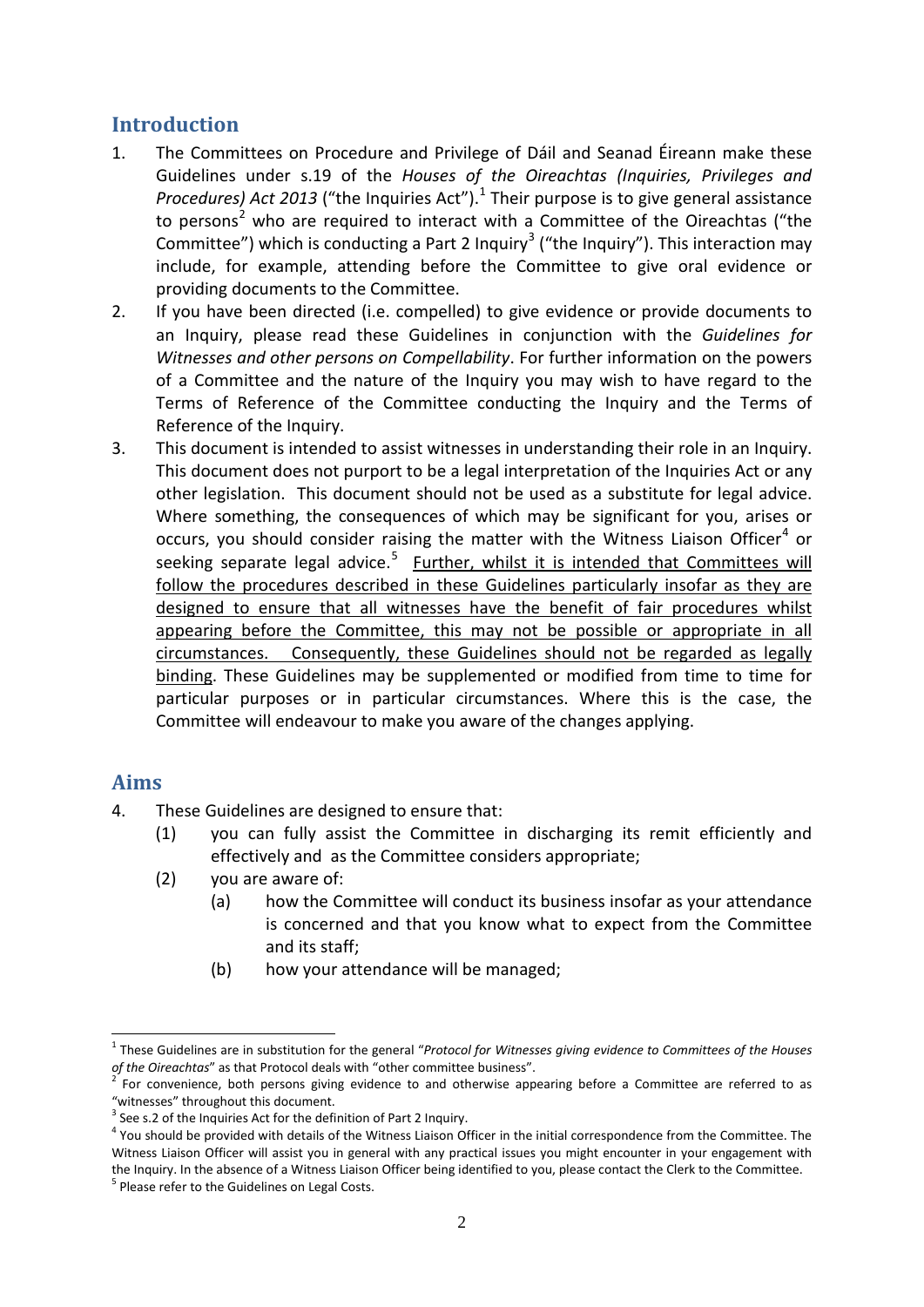- (c) your rights and privileges as a witness and how these will be applied in practice as well as your responsibilities as a witness;
- (d) the status of your evidence (i.e. how it may be used) and
- (e) whether you may expect to be identified and to give evidence in public or private session;
- (3) you have confidence that you will be treated fairly, with respect and consideration and that your evidence will be assessed on its merits alone;
- (4) the public, having all reasonable access to the evidence and other information upon which the Committee has based its opinions and recommendations, can have confidence in how the Inquiry is conducted, the conclusions arrived at and recommendations made by the Committee;
- (5) your good name is respected and otherwise dealt with appropriately; and,
- (6) the information imparted by witnesses, is respected and otherwise dealt with appropriately.

# <span id="page-2-0"></span>**Principles**

- 5. The Committee will proceed in a manner that fosters and maintains public confidence in its objectivity and fairness. It will endeavour to ensure that its meetings are as open as possible, recognising that this is one of the ways in which the public can have confidence in the integrity and independence of the Inquiry.
- 6. In the interests of openness and transparency, all evidence given before the Committee will be given in public unless the Committee feel it is desirable to hear certain evidence in private, or unless the Chairman gives a direction that the matter go into private session.<sup>[6](#page-2-2)</sup> A decision to take evidence in private session is one entirely for the Committee or Chairman to take. Reasons may be given for any such decision.
- 7. Committee meetings will proceed in a spirit of co-operation. In particular, the Chairman of the Committee will endeavour to ensure that meetings are conducted in a manner consistent with these Guidelines, that each witness is given a fair hearing at the meeting, and that any request made by a witness is given due consideration and not unreasonably refused.
- 8. The Committee is not bound by the strict rules of evidence that apply in Court but in accepting evidence, the Committee will always have regard to fair procedures and natural justice and the rights of those affected by such evidence having regard to and in a manner consistent with the provisions of the Inquiries Act.<sup>[7](#page-2-3)</sup>

# <span id="page-2-1"></span>**Purpose of the Meeting**

9. The broad purpose of the Inquiry will be set out in the Terms of Reference of the Inquiry. The Inquiry may proceed in one part, or by way of a number of phases. Insofar as is possible, witnesses will be informed, in advance of their attendance date, of the broad areas where they will be expected to give evidence or other assistance.

<span id="page-2-2"></span> $6$  See s.31 of the Inquiries Act. Note that privilege against defamation shall not apply to the publication by a person, not being a member, of evidence given, or a deliberation done, in private contrary to s.31 of the Inquiries Act.<br><sup>7</sup> It can also be noted that in Part 2 Inquiries the standard of proof is that applicable to civil proceedings -

<span id="page-2-3"></span>Act.) Witnesses to the Banking Inquiry may also have reference to s.18 of the Act, which ensures that such witnesses have the same immunities and privileges as a witness to proceedings in Court.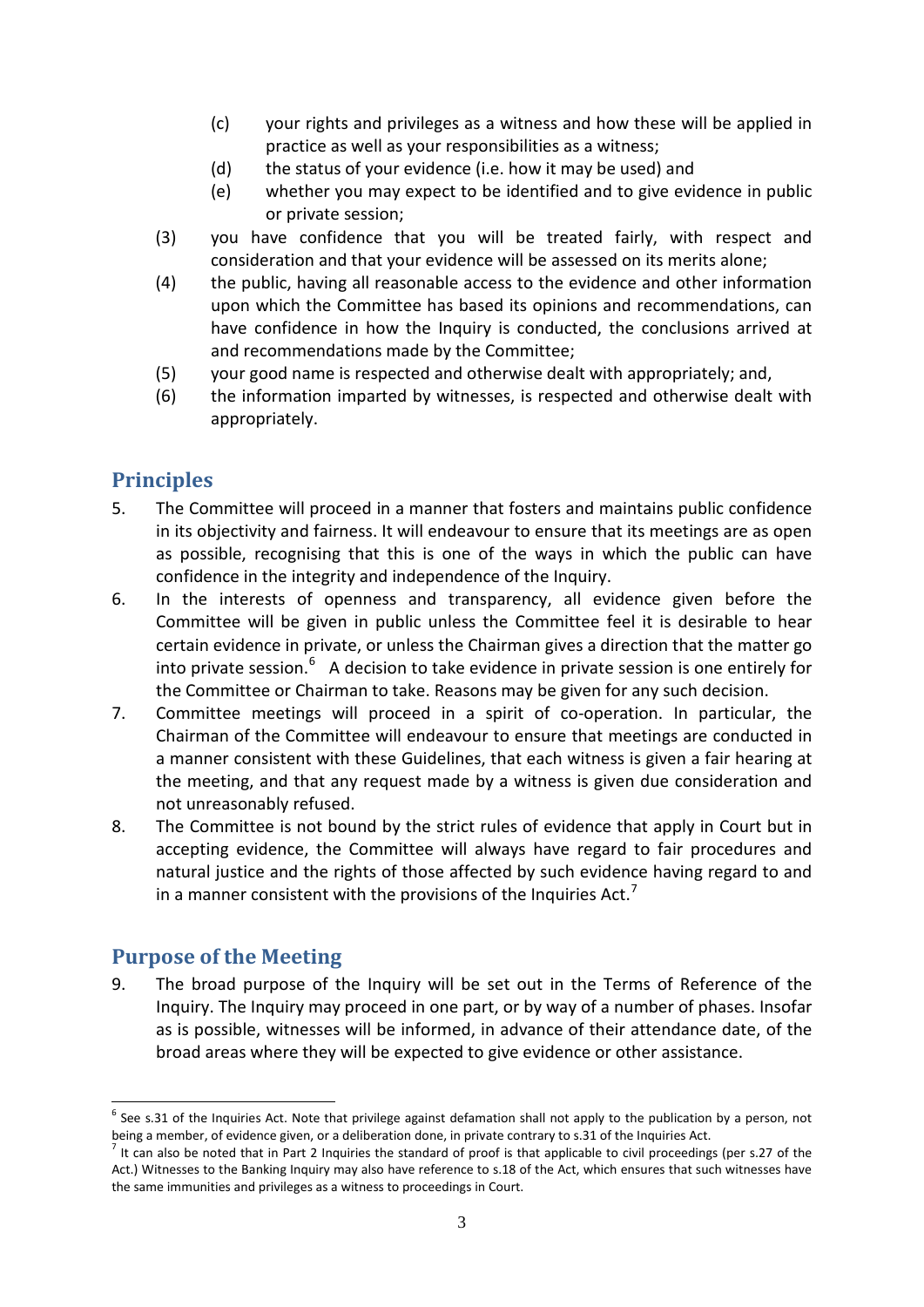10. It is a matter for the Committee to decide if witnesses are to be invited and, if so, who such witnesses will be.

# <span id="page-3-0"></span>**Communication with Witnesses**

- 11. Communications from the Committee to witnesses will generally issue through the Clerk to the Committee ("the Clerk").
- 12. A Committee who wishes to hear from a particular witness can choose to proceed by inviting the witness to appear on a voluntary basis, or may issue a direction compelling the witness<sup>[8](#page-3-1)</sup>:
	- i. Invitation: Communications inviting persons to attend will generally issue not less than **seven to twenty-one** calendar days in advance of the proposed date of the meeting (as appropriate). This initial communication with a witness will be in writing, providing contact details for the Clerk and setting out the date, time and location of the proposed meeting. The initial communication will also, where possible, set out the broad areas where the Committee believes the person can offer evidence, and may invite the person to: confirm their availability to attend on the dates specified; make a written statement; and, make any other requests he or she wishes the Committee to consider (including whether he or she wishes to be accompanied).
	- ii. Direction: If the Committee wishes to compel a person attend before it, it will first issue a Notice of Intention to Issue a Direction ("Notice of Intention"). This Notice of Intention[9](#page-3-2) will generally issue not less than **twenty-one calendar days** in advance of the proposed attendance date. In the case of a Notice of Intention, the Committee will provide details of the proposed meeting, and will invite submissions under a number of headings on the proposed direction.<sup>[10](#page-3-3)</sup> Following the consideration of those submissions a direction may issue to the witness or the Committee may choose not to issue a direction.
- 13. This initial communication will make clear to witnesses that the Committee will meet in public unless there are circumstances which make it more appropriate to have a meeting in private session. $11$
- 14. Proposed witnesses will also be furnished with:
	- (a) a copy of the Inquiries Act;  $12$
	- (b) a statement advising the witness that, if he or she does not co-operate with the Part 2 Inquiry, or ceases to co-operate with the Inquiry, the Committee may exercise, in respect of that person, such of its powers set out in the Inquiries Act as it considers necessary or appropriate.<sup>[13](#page-3-6)</sup>
- 15. The Clerk or a member of staff acting on behalf of the Clerk will endeavour, **one week** before the relevant meeting of the Committee, to provide you with the following information in writing:

<u>.</u>

<span id="page-3-2"></span><span id="page-3-1"></span>

 $^8$  Where such Inquiry has the power to compel the production persons, papers and records in its Terms of Reference.<br> $^9$  Witnesses who receive a notice of intention to issue a direction have 14 days within which to make whether they should be so compelled under s.26(2). Only once the 14 day period for these submissions has expired may the Committee exercise its power to compel the person to attend. If you have been directed to attend, you should refer to s.26 of the Act and the Guidelines for Witnesses and other persons on Compellability<br><sup>10</sup> See s.26 of the Inquiries Act<br><sup>11</sup> See s.31 of the Inquiries Act<br><sup>12</sup> See s.28(1)(a) of the Inquiries Act.<br><sup>13</sup> See s.28(1)(b) of t

<span id="page-3-3"></span>

<span id="page-3-4"></span>

<span id="page-3-5"></span>

<span id="page-3-6"></span>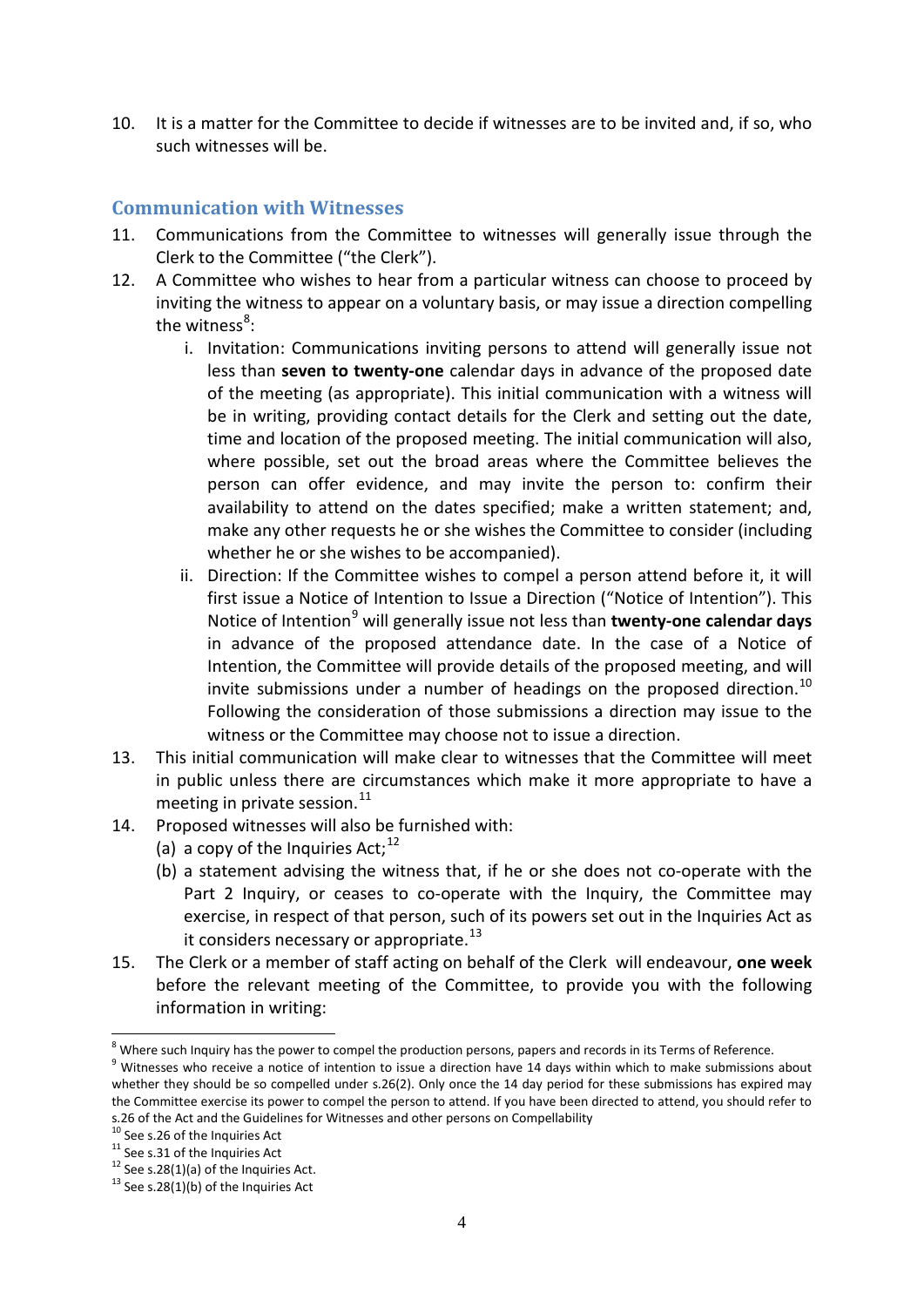- (a) the date, time and place of the meeting, its expected duration, planned breaks and an indicative timetable;
- (b) whether the meeting will be in public or in private session (while at the same time advising you that the Committee and Chairman retain a power to transfer the meeting from public session to private and vice versa): $^{14}$  $^{14}$  $^{14}$
- (c) a schedule of documents the Committee may wish to refer to during the meeting (which will normally be limited to documents to which you have access including any documents furnished to you by the Committee); and,
- (d) details of other Guidelines which may be of relevance to you and providing instructions on how to access those Guidelines.

#### <span id="page-4-0"></span>**Written Statements**

- 16. The Committee may invite a written statement or direct that one be provided<sup>[15](#page-4-4)</sup> in advance of the meeting. You are expected, and where so directed obliged, to cooperate with the Inquiry in terms of the structure, length or content of the statement to be submitted.
- 17. Unless otherwise specified, you must provide an electronic version of your witness statement in Word format.
- 18. Statements should be sent to the Clerk to arrive at least **two working days** before the date of the meeting unless earlier delivery has been requested or directed.
- 19. In general, statements may be circulated to other witnesses and Committee members and may be published online.<sup>[16](#page-4-5)</sup> The final decision on whether or not to circulate or publish all or part of a statement is the Committee's.<sup>[17](#page-4-6)</sup> If any issue arises in respect of a statement, the Committee and the witness will engage with each other in order to resolve any such issues. This may include, for example, giving you an opportunity to amend or withdraw your statement.

# <span id="page-4-1"></span>**At the Meeting**

#### <span id="page-4-2"></span>**Role of the Chairman**

- 20. The Chairman of the Committee is responsible for the conduct of the meeting and for ensuring that it remains orderly, relevant and fair. If you have concerns in any of these areas in the course of a meeting, you should raise them with the Chairman.
- 21. For example, the Chairman has a role, if of the opinion that a person's good name is being impugned in contravention of the Inquiries Act, to direct the witness or Committee member responsible to cease questioning or giving evidence as appropriate.<sup>[18](#page-4-7)</sup>

-

<span id="page-4-3"></span> $14$ See s.31 of the Inquiries Act. Further, if a private session was requested but the Committee has decided to hear all or part of the evidence in public, but the Committee disagrees, reasons will be given for such decisions.<br><sup>15</sup> See s.67(1)(a) of the Inquiries Act.<br><sup>16</sup> Such statements, if circulated to the Committee, may become a "document of a

<span id="page-4-4"></span>

<span id="page-4-7"></span>

<span id="page-4-6"></span><span id="page-4-5"></span>below for further guidance on these legal provisions.<br><sup>17</sup> Subject to law including the Inquiries Act.<br><sup>18</sup> See s.23 of the Inquiries Act. Section 20 also sets out important powers of the Chairman to give such directions necessary to avoid contraventions of the Inquiries Act.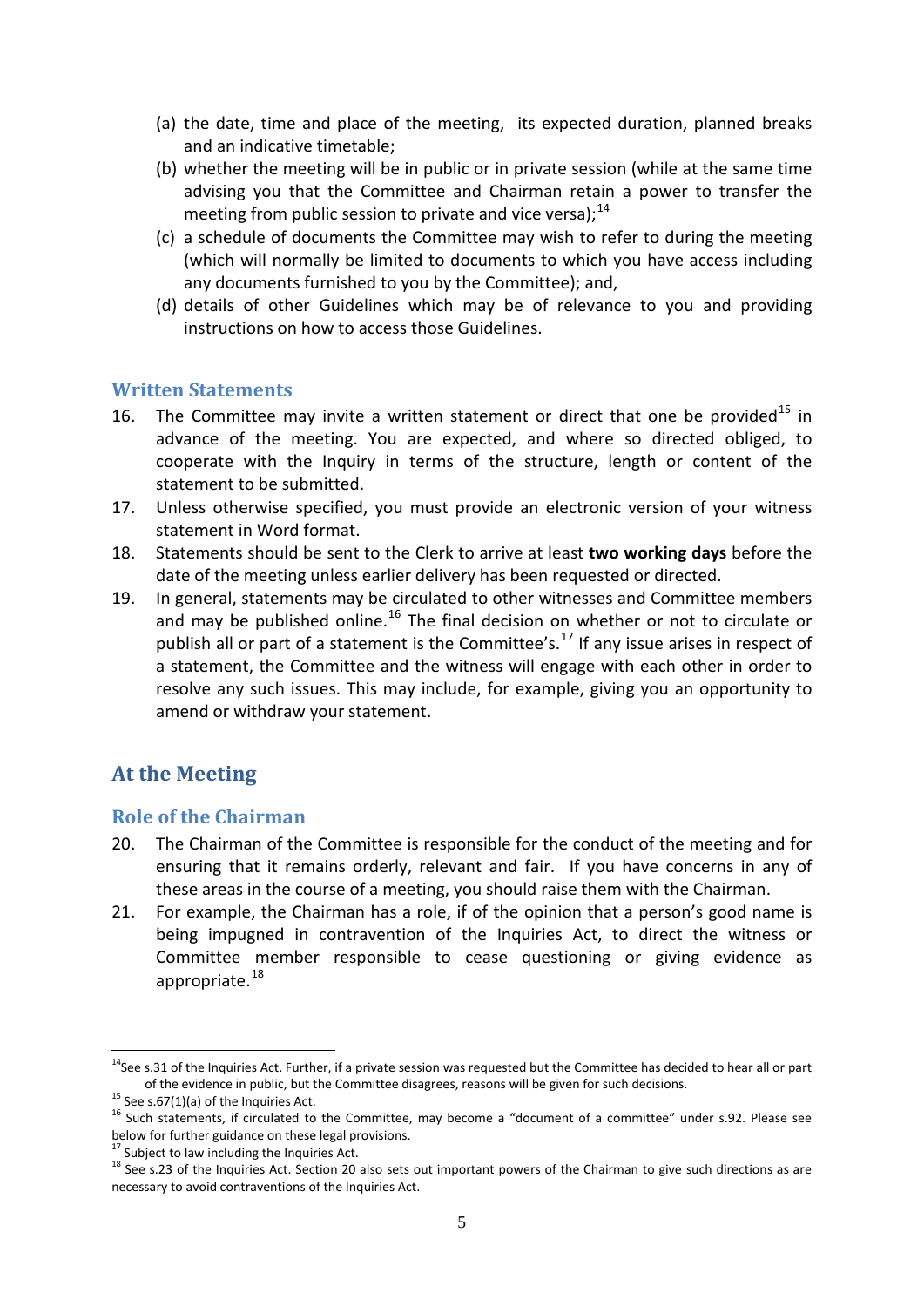### <span id="page-5-0"></span>**What the Committee will expect of Witnesses (Witness Responsibilities)**

- 22. You will be expected to:
	- (a) attend the Inquiry when directed or invited;
	- (b) arrive punctually for the meeting and make yourself known;
	- (c) assist the Committee, to the fullest extent possible, in its consideration of matters falling within the areas in which you have been asked to assist by giving evidence;
	- (d) give relevant, succinct and complete replies to questions asked;
	- (e) give the Committee documents it requests or directs;
	- (f) ensure that any documents you give the Committee are true, accurate and complete;
	- (g) preserve any relevant evidence $^{19}$  $^{19}$  $^{19}$ ;
	- (h) behave in an appropriate manner;
	- (i) show respect to other witnesses;
	- (j) generally assist the forward progression of the Inquiry.
- 23. You should also be aware that certain misbehaviour:
	- (a) may have serious consequences under the Inquiries Act (including, for example, that you may have to pay the legal costs of other witnesses to the Inquiry<sup>[20](#page-5-3)</sup>); and,
	- (b) may also amount to a criminal offence.<sup>[21](#page-5-4)</sup>

#### <span id="page-5-1"></span>**How Witnesses can expect to be treated**

- 24. Witnesses can expect to be treated fairly and with respect and consideration.
- 25. The Chairman and members of the Committee will give due consideration to reasonable requests for support and assistance from witnesses.<sup>[22](#page-5-5)</sup> They will also endeavour to:
	- (a) put nervous or vulnerable witnesses at ease;
	- (b) pay special care to vulnerable witnesses;
	- (c) cater for witnesses with special needs;
	- (d) keep witnesses informed about delays;
	- (e) ensure that witnesses understand the meeting in which they are taking part;
	- (f) ensure that a person's right to their good name is respected;  $^{23}$  $^{23}$  $^{23}$
	- (g) ensure that witnesses are treated in a respectful way.
- 26. Witnesses can expect that the following standards will apply in relation to Committee meetings:
	- (a) you will be aware of the broad areas for consideration in your meeting (where possible you will have this information in advance of the meeting) and will only be questioned on matters coming within those areas. Note that under the Inquiries

<span id="page-5-2"></span><sup>&</sup>lt;sup>19</sup> See s.30 and s.32(2) of the Inquiries Act, which provide that there is an obligation to retain "relevant material" and failure to do so may amount to a criminal offence. If a witness is unsure about their obligations in this regard, they should contact the Witness Liaison Officer. In general, all persons are advised to take a prudent and cautious approach to any <u>.</u>

materials which may be of relevance to an Inquiry.<br>
<sup>20</sup> See s.48(1)(d) and s.48 of the Inquiries Act. See also the *Guidelines for witnesses and other persons on Offences.* 

<span id="page-5-5"></span><span id="page-5-4"></span><span id="page-5-3"></span> $^{21}$  See the *Guidelines for witnesses and other persons on Offences.*<br><sup>22</sup> Witnesses should also make contact with their Witness Liaison Officer if they have any practical issues when engaging with the Inquiry.

<span id="page-5-6"></span><sup>23</sup> See s.17, s.23, s.24 of the Inquiries Act and the *Guidelines for Witnesses or other persons Against whom Allegations are Made.*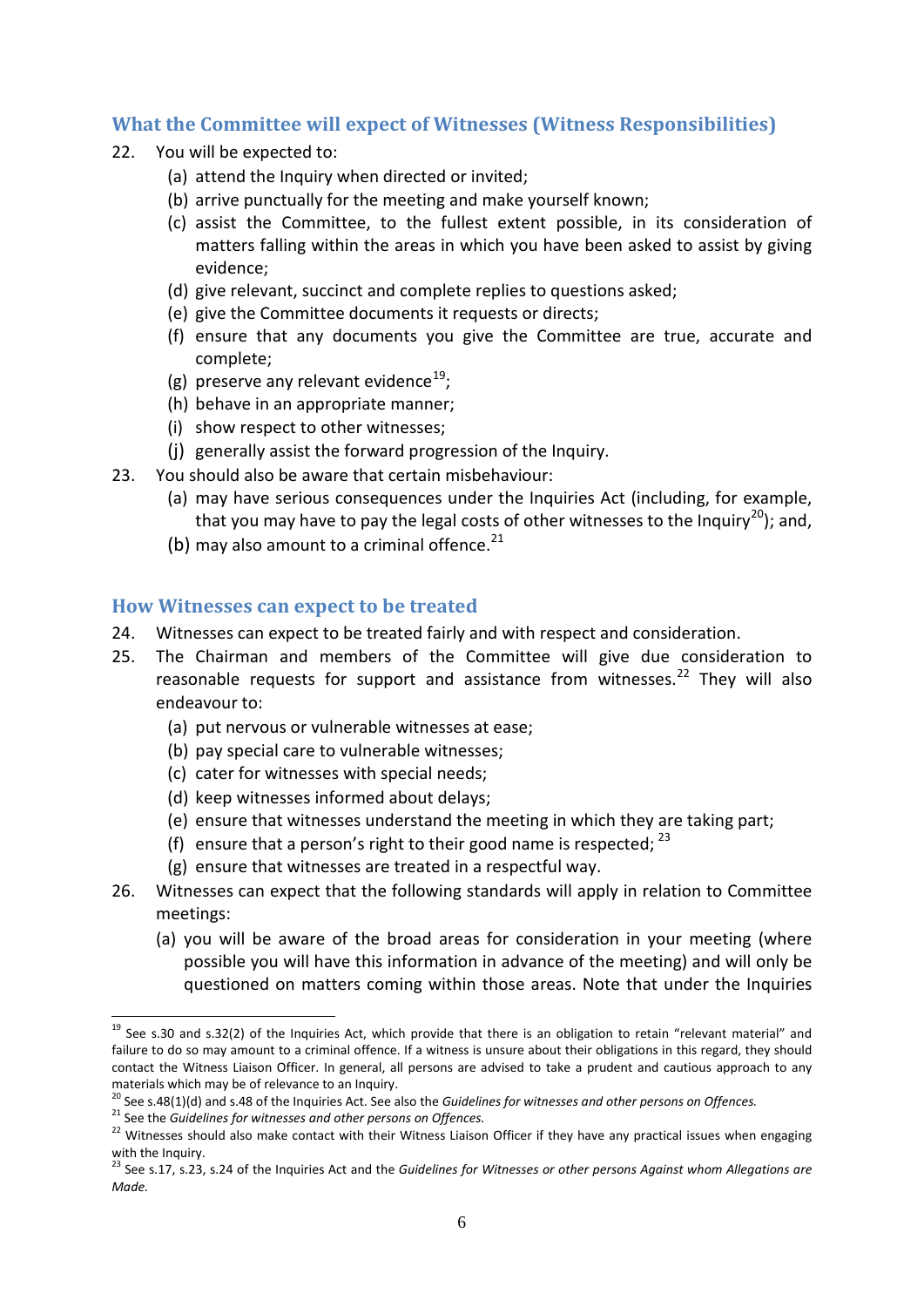Act a Committee will not direct (i.e. compel) a person to give evidence which is not relevant to the meeting.<sup>[24](#page-6-0)</sup> If you have a concern in this regard, you may raise that concern with the Committee<sup>[25](#page-6-1)</sup>;

- (b) any and all undertakings given to you will be respected, including undertakings to protect the anonymity of witnesses where relevant;
- (c) you will not be questioned or otherwise involved in discussion of matters that are *sub judice* (i.e. before the Courts) save as provided for in the Inquiries Act and/or the Standing Orders of Dáil Éireann and/or Seanad Éireann.<sup>[26](#page-6-2)</sup> If you have concerns in this regard, those concerns should be brought to the attention of the Witness Liaison Officer at the earliest opportunity*;*
- (d) during meetings held in public session reference will not, in general, be made to information discussed during private session.<sup>[27](#page-6-3)</sup>
- (e) witnesses will not be subjected to unduly lengthy questioning or required to attend meetings for an unreasonably lengthy period of time. As a general rule:
	- i. you will not be required to attend or present evidence or be subjected to questioning by members for periods in excess of three hours;
	- ii. where your attendance for longer periods is required, the meeting will be suspended for an appropriate period [minimum 15 minutes] after any three hour period of questioning;
	- iii. you will not be questioned continuously for a period of longer than three hours unless your express consent is given to proceed;
	- iv. if a witness has indicated to the Committee before their attendance date that, due to exceptional personal circumstances,  $28$  they will be unable to undergo standard periods of questioning, the Committee may schedule more frequent breaks.
- 27. If you are a civil servant, member of the Permanent Defence Force or Garda Síochána, or are a "*relevant person*"[29](#page-6-5) under the Inquiries Act, you may give evidence for the purpose of establishing facts and giving the Committee a factual account of a matter. You may not be compelled to offer an opinion (nor indeed may you volunteer such an opinion) on the merits of a Government or Ministerial policy.<sup>[30](#page-6-6)</sup> Further, if you are directed to furnish a Committee with a document which an "*appropriate person*" [31](#page-6-7) (essentially, your Principal Officer or Secretary General) believes contains material which includes an expression of opinion on Government or Ministerial policy, he or she must work with you to redact that document if necessary.<sup>[32](#page-6-8)</sup>

<span id="page-6-0"></span> $24$  See s.70 of the Inquiries Act. A person is also (in general) not obliged to answer any question which would reveal the contents of a private paper (see s.110), or official document (see s.115). <u>.</u>

<span id="page-6-1"></span><sup>25</sup> See s.70(2) which in certain circumstances, gives the witness the right to a notice in writing of their decision (s.70(3)). See also the right to raise certain issues with the Chairman under s.94 of the Inquiries Act.

<span id="page-6-2"></span><sup>&</sup>lt;sup>26</sup> These are available online at <u>www.oireachtas.ie</u><br><sup>27</sup> See s.31 of the Inquiries Act and the rules on privilege for details on the consequences of publication of such material.<br><sup>27</sup> See s.31 of the Inquiries Act and t

<span id="page-6-4"></span><span id="page-6-3"></span>they should furnish any supporting documentation for this to the Committee.<br><sup>29</sup> See s.93(4) of the Inquiries Act.<br><sup>30</sup> See s.93 of the Inquiries Act.<br><sup>32</sup> See s.93(4) of the Inquiries Act.<br><sup>32</sup> See s.93(2) and (3) of the

<span id="page-6-5"></span>

<span id="page-6-6"></span>

<span id="page-6-8"></span><span id="page-6-7"></span>details on its operation.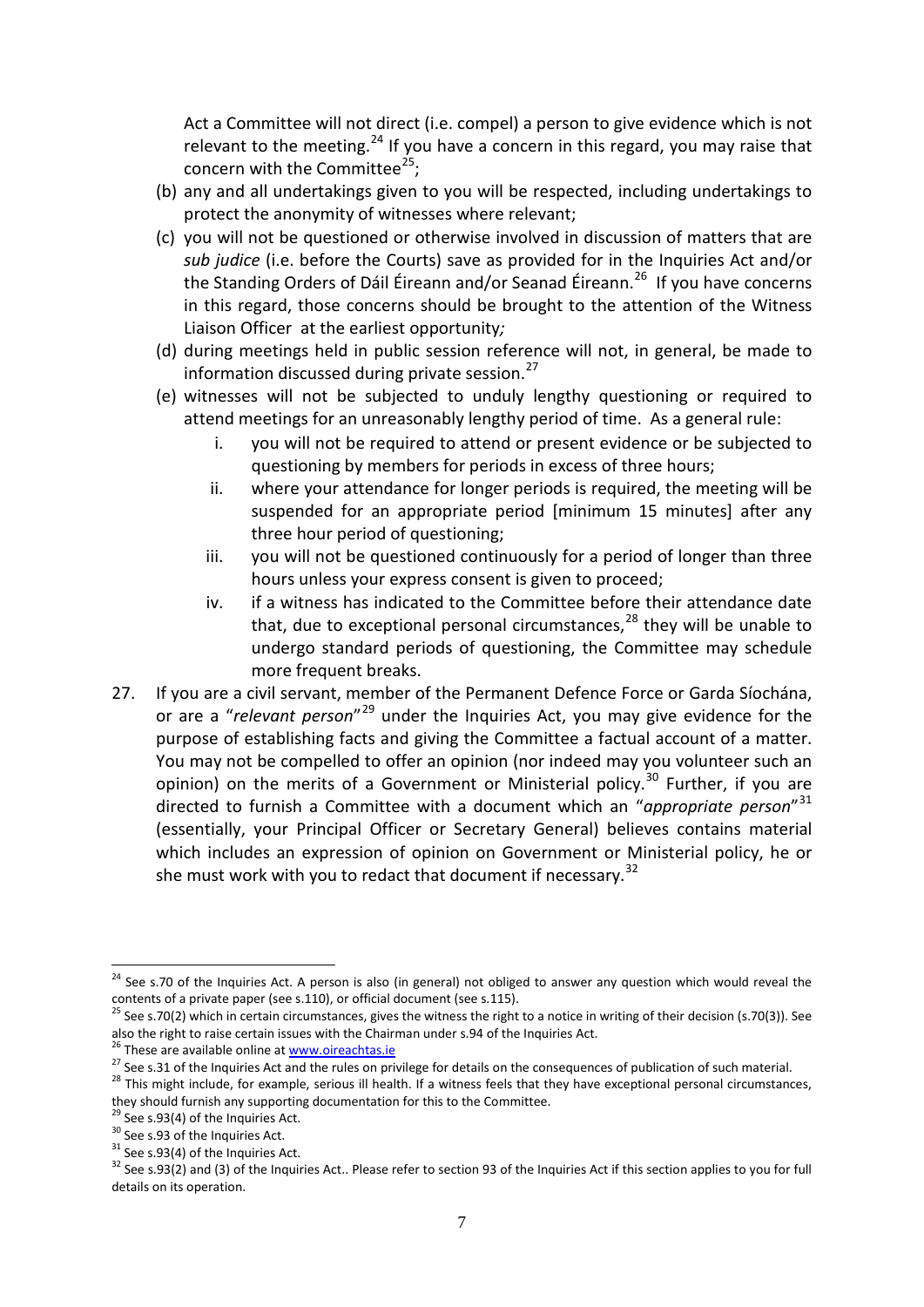- 28. In general, witnesses are entitled to certain limited expenses, but are not entitled to legal costs. The position in relation to legal costs and expenses is set out in the Guidelines on Legal Costs and the Guidelines on Expenses.
- 29. If at any point you feel that any matter is not being inquired into or otherwise dealt with in accordance with the Inquiries Act, you should raise these issues with the Chairman and/or the Witness Liaison Officer on an informal basis. Alternatively, or if you do not feel that the issues you have raised informally have been satisfactorily addressed, you may give the Chairman a notice of objection in line with s.94 of the Inquiries Act. The Committee will then consider the notice and if it agrees with the notice, may take action on foot of same. $33$  If the Committee disagrees with the notice, you are entitled to apply to Court for directions.<sup>[34](#page-7-2)</sup> Alternatively the Committee may apply directly to Court for directions on the notice of objection.<sup>[35](#page-7-3)</sup> If any of these steps are taken, the Committee may cease to inquire into the matter. $36$
- 30. Witnesses should rest assured that reliance on any of their legal rights cannot amount to a finding of "relevant misbehaviour" $37$  in line with the Inquiries Act. However in all other respects you are expected to cooperate to the fullest extent possible with the Inquiry.

# <span id="page-7-0"></span>**Privilege**

- 31. Privilege refers to a zone or area of legal immunity. The Inquiries Act bestows witnesses with numerous privileges which provide those witnesses with important protections. For full detail of those privileges witnesses should have regard to the Inquiries Act. A number of the most important privileges are as follows:
	- (a) In general<sup>[38](#page-7-6)</sup>, when giving a document to or giving evidence before the Inquiry, you have the same immunities and privileges and are subject to the same liabilities as a witness to proceedings in Court. This applies irrespective of whether the document or evidence is being given voluntarily or by direction of the Committee.<sup>[39](#page-7-7)</sup> However you may still have to answer questions or furnish documents even if it will incriminate you or some other person.<sup>[40](#page-7-8)</sup>
	- (b) You are protected by absolute privilege against defamation in respect of any statement made in a Committee meeting (unless the Chairman of the Committee informs you to the contrary).<sup>[41](#page-7-9)</sup> This means that, in general, you have a full defence in any defamation action for anything said at a Committee meeting. However, you are expected not to abuse this privilege and may be directed to cease giving evidence on an issue at the Chairman's direction. If you are directed to cease giving evidence in relation to a particular matter, any such evidence given after that direction will only attract qualified privilege in any defamation action. This will apply until the direction is withdrawn. Witnesses should note that privilege against defamation does not apply:

<span id="page-7-1"></span><sup>&</sup>lt;sup>33</sup> See s.94(3)(a) of the Inquiries Act.. See also the prohibition on the direction of certain evidence under s.71 and 72. Further Guidance on these sections is available in the *Guidelines for Witnesses and other persons on Compellability*.<br><sup>34</sup> See s.94(3)(b) of the Inquiries Act.<br><sup>35</sup> See s.94(3)(d) of the Inquiries Act.<br><sup>35</sup> See s.94(3)(d <u>.</u>

<span id="page-7-2"></span>

<span id="page-7-3"></span>

<span id="page-7-4"></span>

<span id="page-7-5"></span>

<span id="page-7-6"></span>

<span id="page-7-7"></span>

<span id="page-7-8"></span>

<span id="page-7-9"></span>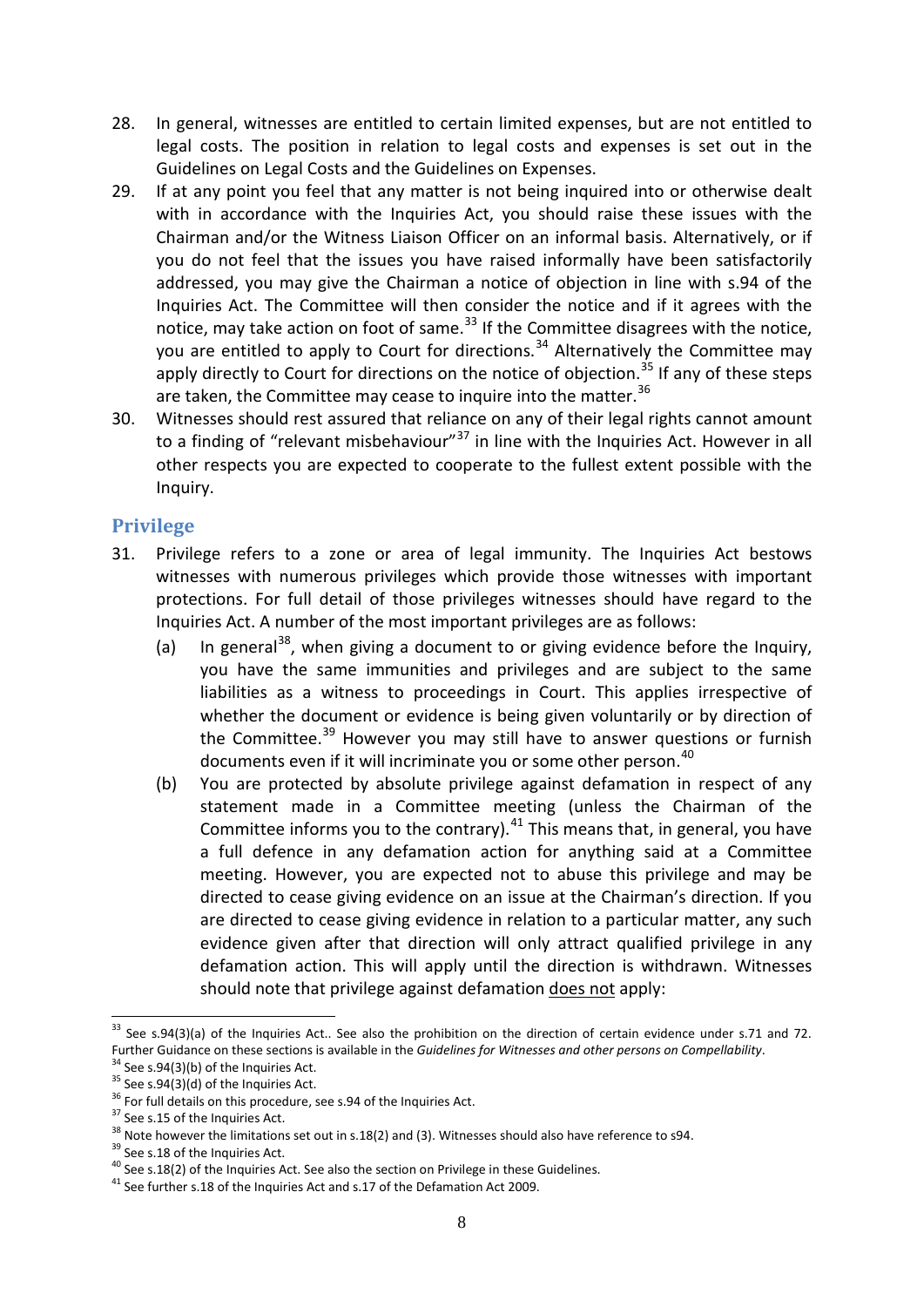- i. to the publication by you, in the public session of a meeting, of evidence or deliberations of matters arising from private session<sup>[42](#page-8-1)</sup>;
- ii. to the publication by you, in any proceedings before the Inquiry, of an allegation which the Chairman directed should not be published $43$  as it impugned the good name of a person;  $44$  or,
- iii. to the publication by you, outside of the meetings held by the Committee, of any matters arising from the Inquiry.<sup>[45](#page-8-4)</sup>
- (c) Documents circulated to Committee members, including documents sent in by witnesses, may become "*documents of a committee*".[46](#page-8-5) Once a document of a committee is published, it becomes privileged. $47$  In the case of documents of a committee which become privileged, it means you may have a defence of privilege in defamation proceedings in respect of any allegations within those documents.
- (d) The Inquiries Act provides that any statement or admission made during the course of the Inquiry, any document sent to the Committee under a direction<sup>[48](#page-8-7)</sup> and any relevant report will be inadmissible in any other proceedings save for proceedings for an offence under the Inquiries Act or perjury.<sup>[49](#page-8-8)</sup>

# <span id="page-8-0"></span>**Rights of Persons you identify in Evidence**

- 32. If you identify a person who is not present at the Inquiry by name or in some other way such that they are identifiable, the Committee may send a transcript of the relevant part of the meeting to that person.<sup>[50](#page-8-9)</sup> If that person believes that the transcript contains mistakes of fact or misstatements (including a misstatement which arises through an omission of context) in relation to them, they may then send a statement of evidence and any relevant documents to the Committee and/or may be allowed, on their request, to give oral evidence or to have the Committee direct another specified person to give oral evidence. $51$
- 33. If you impugn, or are likely to impugn, the good name of a person, that person may have extensive rights under the Inquiries Act. $52$

<span id="page-8-1"></span><sup>&</sup>lt;sup>42</sup> See s.31(3) of the Inquiries Act.

<span id="page-8-3"></span><span id="page-8-2"></span><sup>&</sup>lt;sup>43</sup> See s.23(1)(b) of the Inquiries Act.<br><sup>44</sup> See s.23(2) of the Inquiries Act. See s.18 for the related issue of the privilege against defamation dropping to qualified privilege only in the case of a witness giving evidence.<br><sup>45</sup> Save where otherwise provided by law, e.g. in the Defamation Act 2009. See also s.31(3) of the Inquiries Act.<br><sup>45</sup> See s.92 of the Inquiries Act.<br><sup>47</sup> Note also

<span id="page-8-4"></span>

<span id="page-8-6"></span><span id="page-8-5"></span>this is done, the document will no longer have privilege against defamation. In s.2 of the Inquiries Act, "publish" is defined as follows": *"publish", in relation to a statement, utterance, allegation or document, means publish to the public or a*  section of the public". See further s.92(2)(a) of the Inquiries Act.<br><sup>48</sup> Within the meaning of either s.29(1) (b) or (c) of the Inquiries Act.<br><sup>49</sup> See s.29(1) of the Inquiries Act. Note the further conditions at s.29(2)

<span id="page-8-7"></span>

<span id="page-8-8"></span>available and was not created for the Inquiry it will be admissible in other proceedings, and that the House has the power to resolve to make documents of the Part 2 Inquiry available to other statutory authorities (not being a Court or disciplinary body).<br> $50$  See s. 25(1) of the Inquiries Act.

<span id="page-8-11"></span><span id="page-8-10"></span><span id="page-8-9"></span><sup>&</sup>lt;sup>51</sup> See s. 25(2)(a) and (b) of the Inquiries Act.<br><sup>52</sup> See the *Guidelines on witnesses or other persons against whom allegations are made.*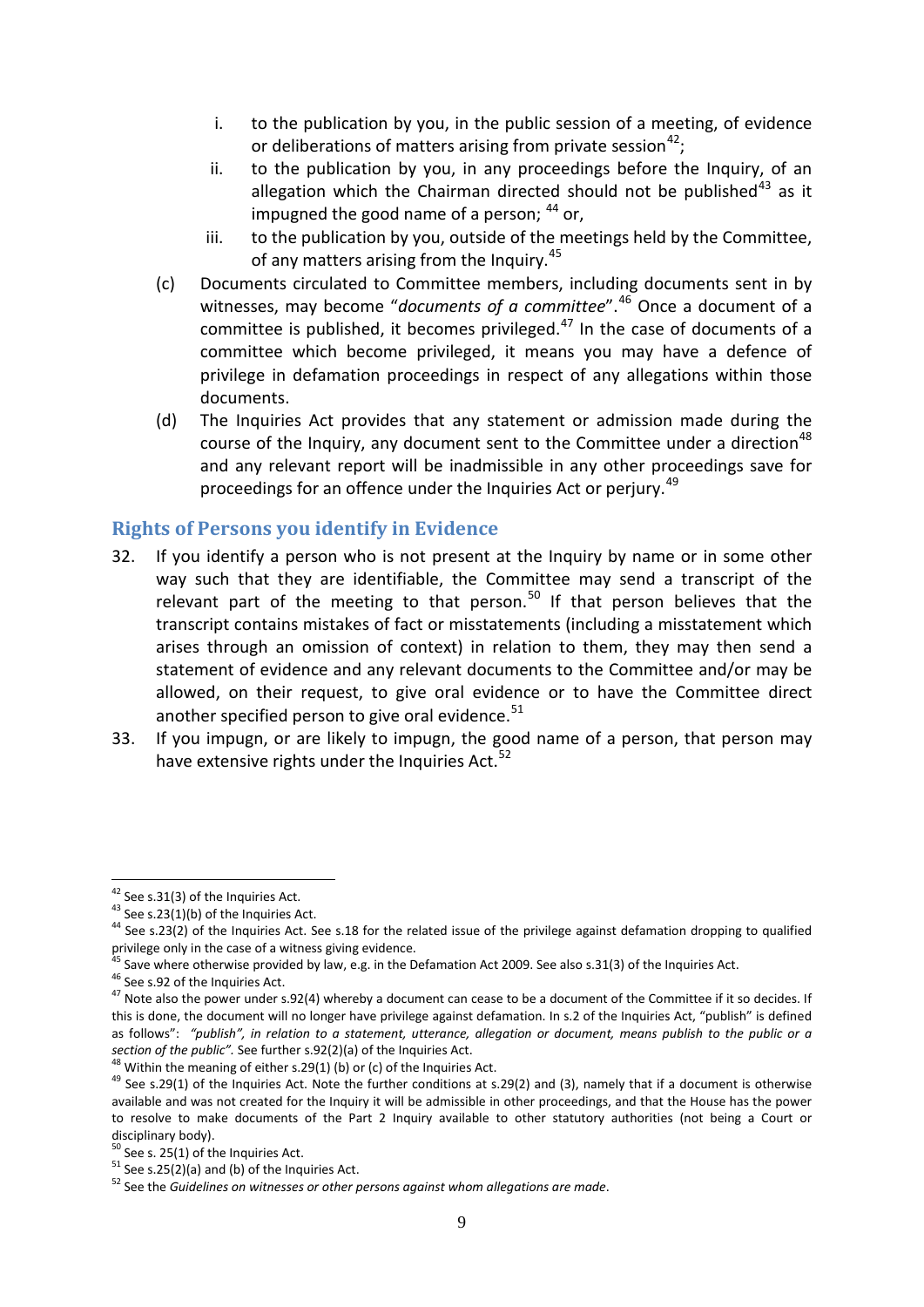#### <span id="page-9-0"></span>**Witnesses may be Accompanied**

- 34. Witnesses to the Inquiry are entitled to be accompanied by a legal practitioner.<sup>[53](#page-9-5)</sup> If not availing of this option, witnesses may alternatively wish to be accompanied at the meeting by one person, for example a friend, colleague, counsellor or trade union representative, who may sit next to them. In public sessions, other friends and colleagues can in the normal course attend as members of the public and sit in the public gallery.
- 35. If you wish for any reason to be accompanied when giving evidence, you should notify the Committee, ideally when first invited to give evidence.<sup>[54](#page-9-6)</sup> For requests to be accompanied other than by your legal practitioner, the Committee will decide such applications on a case by case basis.
- 36. It should be noted that the Committee will not pay the expenses incurred by virtue of having any person accompany a witness. The rules on whether you may be entitled to your legal costs are set out in the Guidelines on Legal Costs.
- 37. Save where agreed by the Committee or otherwise provided by law,<sup>[55](#page-9-7)</sup> a person accompanying a witness will not be permitted to address the Committee or speak on behalf of the witness. Communication between the witness and the person accompanying them is permitted, but should not disrupt the meeting.

#### <span id="page-9-1"></span>**Attendance at and Broadcasting of Meetings**

38. Meetings held in public session may be attended by the media and members of the public, and may be broadcast on television or radio, or streamed on the internet, in accordance with the Rules of Coverage. [56](#page-9-8)

#### <span id="page-9-2"></span>**Miscellaneous matters relevant to the conduct of the meeting**

39. Written statements from people/bodies not invited to attend a meeting may, at the Committee's discretion, be taken into account by the Committee and where so taken into account, may be published in whole or in part by the Committee.

# <span id="page-9-3"></span>**After the Meeting**

#### <span id="page-9-4"></span>**Publication of Evidence**

40. In terms of witnesses who give their evidence in public, the "official report of debates"[57](#page-9-9) of each witness's evidence will, in general, be placed on [www.oireachtas.ie](http://www.oireachtas.ie/)

<span id="page-9-5"></span><sup>53</sup> See s.22 of the Inquiries Act.

<span id="page-9-6"></span><sup>&</sup>lt;sup>54</sup> In terms of your legal practitioner, it is not a condition of your right to be accompanied that you give notice. In other words, you will be entitled to be accompanied even where you have not given notice. However it would greatly facilitate the smooth running of the Inquiry if witnesses did give prior notification of the fact that they will be accompanied by a legal practitioner.<br><sup>55</sup> For example, a legal practitioner may cross-examine a witness under s.24(1)(b).

<span id="page-9-8"></span><span id="page-9-7"></span><sup>56</sup> The rules on broadcasting of meetings are set out at Standing Order 116 of the Standing Orders relative to Public Business of Dáil Éireann and at Standing Order 97 of the Standing Orders relative to Public Business of Seanad Éireann (both available on www.oireachtas.ie). These provide, *inter alia*, that *"... recordings or extracts of the proceedings shall not be used in programmes of light entertainment, political satire, party political broadcasts or in any form of advertising or publicity, other than in the form of news and current affairs programme trailers..."* <sup>57</sup> The "official report of debates" is the phrase used to describe the record kept of evidence given by a witness at a public

<span id="page-9-9"></span>Committee meeting. In general, the official report is substantially but not strictly a verbatim record because it is accepted that the spoken word must be lightly edited for a readership rather than a listenership. However, where evidence is given under oath, the record of evidence given will be verbatim. The official report is always published in full (i.e. no parts of it are redacted.)